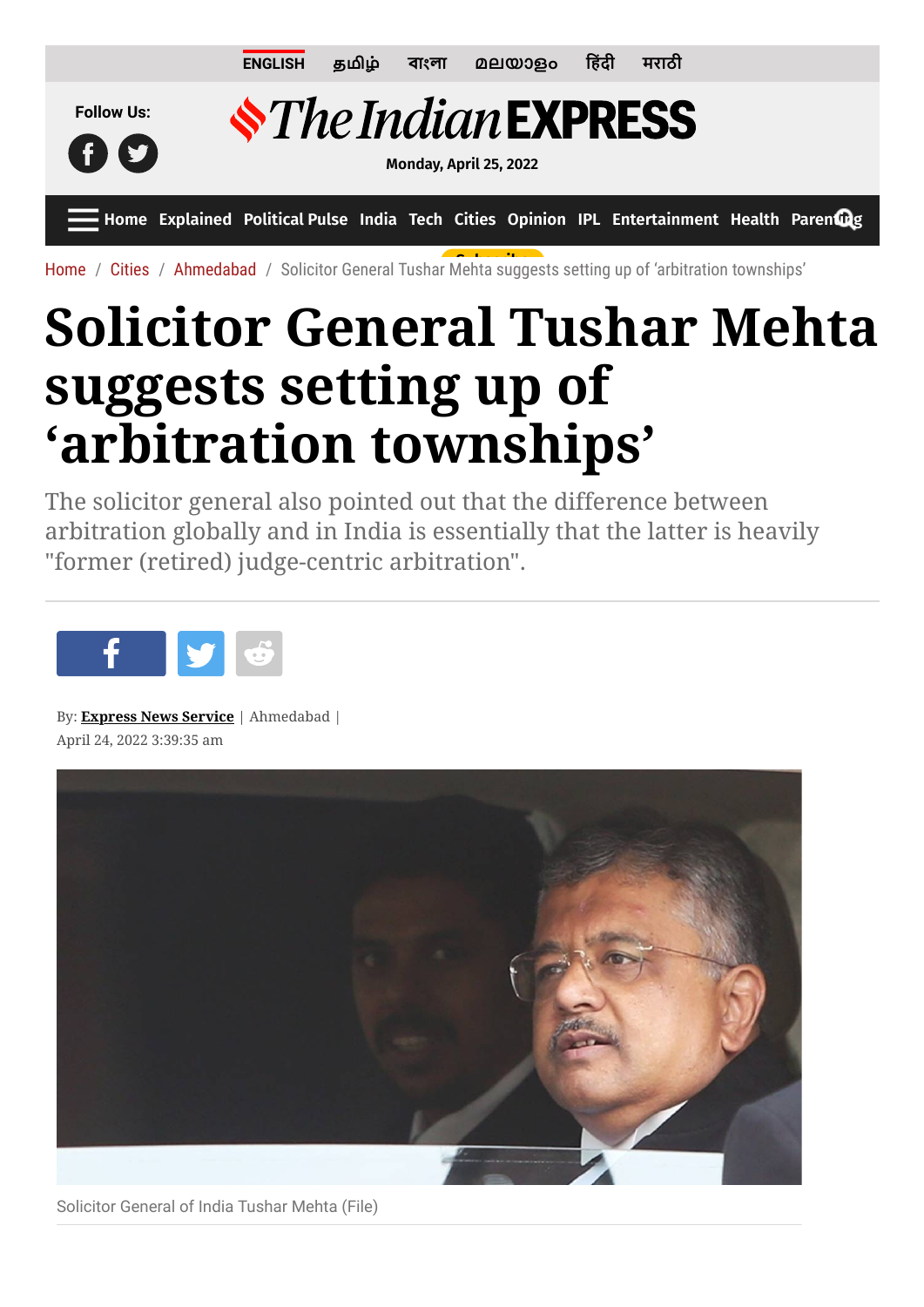Solicitor General of India Tushar Mehta on Saturday suggested setting up of "arbitration townships" with its own framework and infrastructure, and to recruit specialised arbitration lawyers, instead of relying on retired judges as arbitrators.

Mehta was speaking at a plenary session of a conference on 'International Commercial Arbitration — The Way Forward' at Ahmedabad, organised by Mumbai Centre for International Arbitration along with Gujarat High Court Arbitration Centre and Gujarat High Court Advocates' Association (GHCAA). Supreme Court judges Justices MR Shah and Bela Trivedi, Gujarat HC Chief Justice Aravind Kumar, and other judges — sitting and retired — of the Gujarat HC were also present in the event.

Advocating for moving away from the two dominant models of arbitration — United Nations Commission on International Trade Law (UNCITRAL) and Singapore model, namely Singapore International Arbitration Centre — Mehta suggested a third model of arbitration that is "India-centric, India-specific, India-conducive, but having complete acceptability among the world business community" to make India the arbitration hub of the world.

"Can we not have an arbitration township with our own arbitration framework which need not be UNCITRAL-specific, Singapore model-specific or any other model specific and yet is acceptable to the world community. We can provide for a township, a place where people would want to come (that is choose the said township as a venue for arbitration) an arbitration model which combines best of all systems of arbitration prevailing in the world. We can provide for all infrastructural facilities in the township, which includes places where arbitration takes place, places where arbitration secretariat services are available, places where arbitrators, lawyers, parties can stay, (facilities of) dispute resolution mechanism, and which would serve as an incentive to select this township as a venue," said Mehta.

The solicitor general also pointed out that the difference between arbitration globally and in India is essentially that the latter is heavily "former (retired) judgecentric arbitration".

"But world over there are good professors who are functioning as arbitrators. There are efficient and seasoned bureaucrats after retirement functioning as arbitrators. We (India) have good bureaucrats, with good experience…If they can